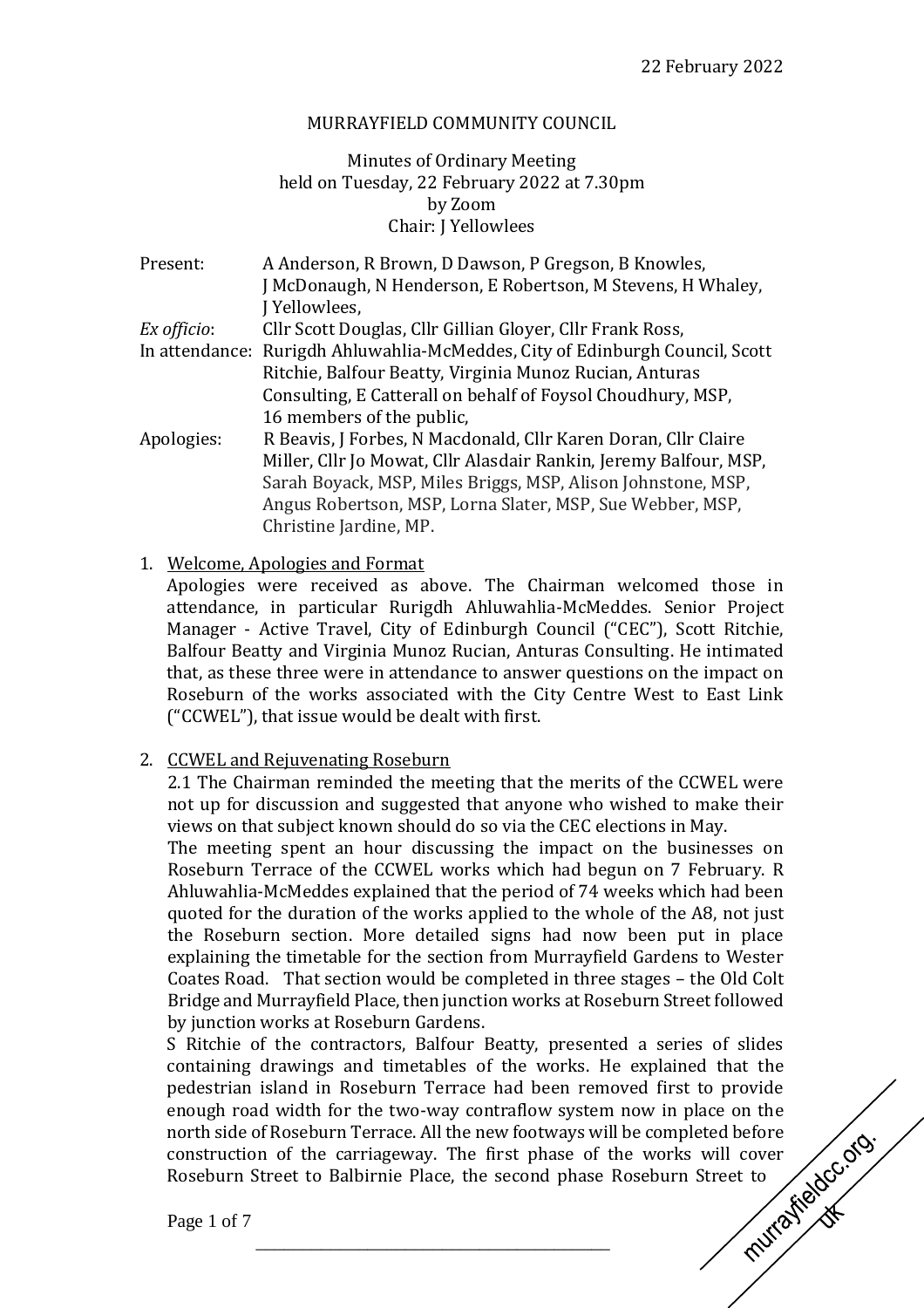Roseburn Gardens and the third phase the main stretch of the A8 on the north side of Roseburn Terrace. Plans are currently being developed for the later works which will take place in the three months from mid July.

S Ritchie explained that it had been necessary to suspend parking and loading bays, but that trolleys and other types of help could be provided to the businesses affected by these changes.

**S Ritchie** told the meeting that all of the traffic management arrangements and construction drawings are available on the CCWEL website – www.edinburgh.gov.uk/ccwel. He **undertook to forward a copy of his presentation to the Minutes Secretary.**

The Chairman commented that a number of motorists had been ignoring the new signs forbidding eastbound traffic from turning right into Russell Road and Roseburn Street. S Ritchie replied that additional signs and posts have been installed to reinforce this ban, which is set out in the Temporary Traffic Regulation Order ("TTRO"). He acknowledged that motorists had been ignoring the diversion signs which would take them up towards Haymarket and some had been executing three point turns at the foot of Wester Coates Terrace (now closed) and Wester Coates Road.

M Stevens reported that he had seen someone doing a U-turn across all 4 lanes. The Chairman also raised concerns about the narrowness of the temporary footway which goes under the former railway bridge and is considered by some to be dangerous, particularly at night. S Ritchie confirmed that this footway meets the minimum requirement of 1.2 metres in width and is designed to give both the traffic and the contractor's workmen sufficient room. The issues of the suspension of parking and loading bays, the reallocation of some of these spaces, the installation of double yellow lines and the use of loading bays by Balfour Beatty and their sub-contractors for parking their vehicles were discussed at length.

Several owners of businesses on Roseburn Terrace complained that their takings were down by between 20% and 70%, depending on the day, as a result of customers being unable to reach their shops because of the changes to the parking and loading arrangements on Roseburn Terrace and in Murrayfield Place.

S Ritchie reported that double yellow lines were about to be installed and should improve the situation.

S Ritchie and R Ahluwahlia-McMeddes explained that double yellow lines permit loading, but not parking, and that customers will be able to stop temporarily at the shops to drop off or pick up sizeable items or passengers.

The business owners, supported by P Gregson, were adamant that their customers understand double yellow lines to prohibit stopping completely. P Gregson emphasised that the removal of parking spaces from Murrayfield Place was particularly unhelpful and, in his view, difficult to justify.

S Ritchie and R Ahluwahlia-McMeddes undertook to consult the traders further before installing double yellow lines and to ensure that the traders and their customers understand the implications of these measures. S Ritchie said visit all the businesses at appropriate times during the day.

that his Social Impact Advisers would be on site on 24 February and would<br>visit all the businesses at appropriate times during the day.<br>CIIr Ross undertook to ask the parking officers to ensure that, once the<br>double yello **Cllr Ross undertook to ask the parking officers to ensure that, once the double yellow lines have been installed, they are regularly policed.**

\_\_\_\_\_\_\_\_\_\_\_\_\_\_\_\_\_\_\_\_\_\_\_\_\_\_\_\_\_\_\_\_\_\_\_\_\_\_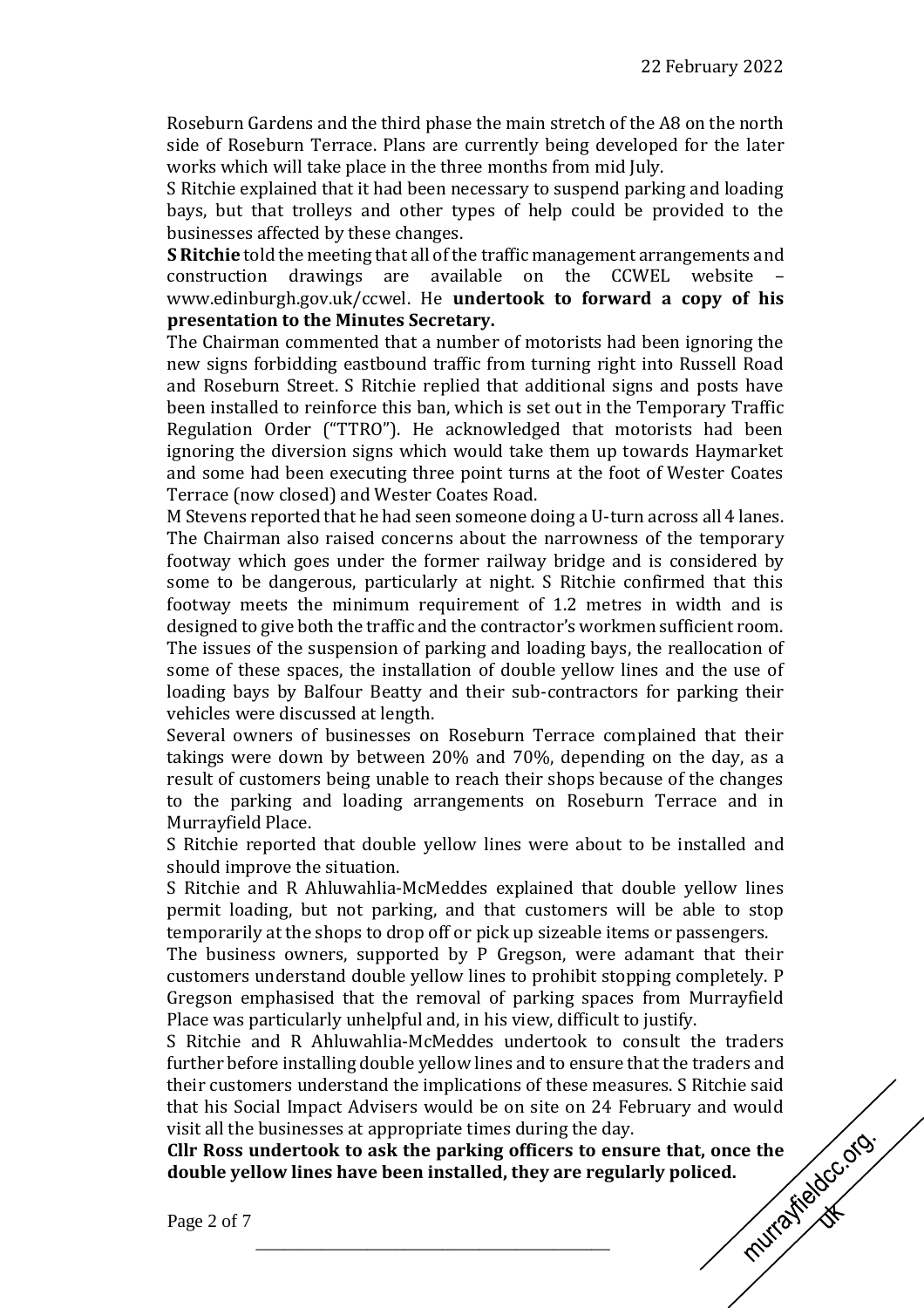S Ritchie and R Ahluwahlia-McMeddes also undertook to review the current signage to see whether it could be improved.

N Henderson's suggestion that the shop owners make their own signs explaining the meaning of the new arrangements was dismissed by the traders on the ground that signage in these circumstances is the responsibility of the Council, a view with which Cllr Douglas concurred.

In reply to a member of the public S Ritchie confirmed that the "No Right Turn" into Russell Road and Roseburn Street will be in place until late summer 2022. He agreed that it would be worth considering the four-way traffic light sequence which had been used by City Fibre during their recent works at Roseburn.

The Chairman asked S Ritchie and R Ahluwahlia-McMeddes to provide an update on all of these issues to the next MCC meeting on 29 March.

P Gregson asked Cllrs Douglas, Gloyer and Ross to revive support for his 2019 petition to the Council for financial compensation for the Roseburn traders. Cllrs Gloyer and Douglas recalled resistance to this from the Convener of the Transport and Environment Committee, who had been of the view that a social media campaign and appropriate "business as usual" signage would suffice, at least in the first instance.

In reply to a question about the difficulty which some less able-bodied pedestrians experience using temporary ramps S Ritchie confirmed that asphalt ramps have been installed at the temporary pedestrian crossing which replaces the former island and elsewhere yellow plastic ramps are in use. Consideration is being given to using longer ramps to assist people who use a mobility aid.

S Ritchie acknowledged a comment from a member of the public that the temporary pedestrian crossing is too slow.

A Anderson pointed out that there is a "closed" sign in the eastbound bus stop by the Old Colt Bridge but no signage to indicate that the temporary bus stop is near Abinger Gardens.

2.2 The Chairman asked about the current state of play regarding the Rejuvenating Roseburn project.

**R Ahwahlia-McMeddes** confirmed that this is still an integral part of the CCWEL. As a result of a value engineering exercise some changes have been made. Precast concrete slabs will now be used instead of sandstone, but there will still be cobbles and heritage lighting on the Old Colt Bridge. Part of the proposed planting scheme has been revised to avoid underground utilities and there will be more above ground planters than originally planned.

In reply to a member of the public he confirmed that all of the revised drawings are available on the CCWEL website. He **undertook to send the link to the Minutes Secretary.**

N Henderson asked why there is a gap in the bollards which are designed to prevent both eastbound drivers from turning right into Roseburn Gardens and drivers exiting Roseburn Gardens from turning left. S Ritchie explained that a gap is needed to allow larger vehicles to exit the contraflow system at that point.

S Ritchie referred the meeting to Balfour Beatty's website and press office for<br>any queries and said that Balfour Beatty aim to respond with 2 hours and will<br>definitely do so within 24 hours.<br>Page 3 of 7 any queries and said that Balfour Beatty aim to respond with 2 hours and will definitely do so within 24 hours.

\_\_\_\_\_\_\_\_\_\_\_\_\_\_\_\_\_\_\_\_\_\_\_\_\_\_\_\_\_\_\_\_\_\_\_\_\_\_

Page 3 of 7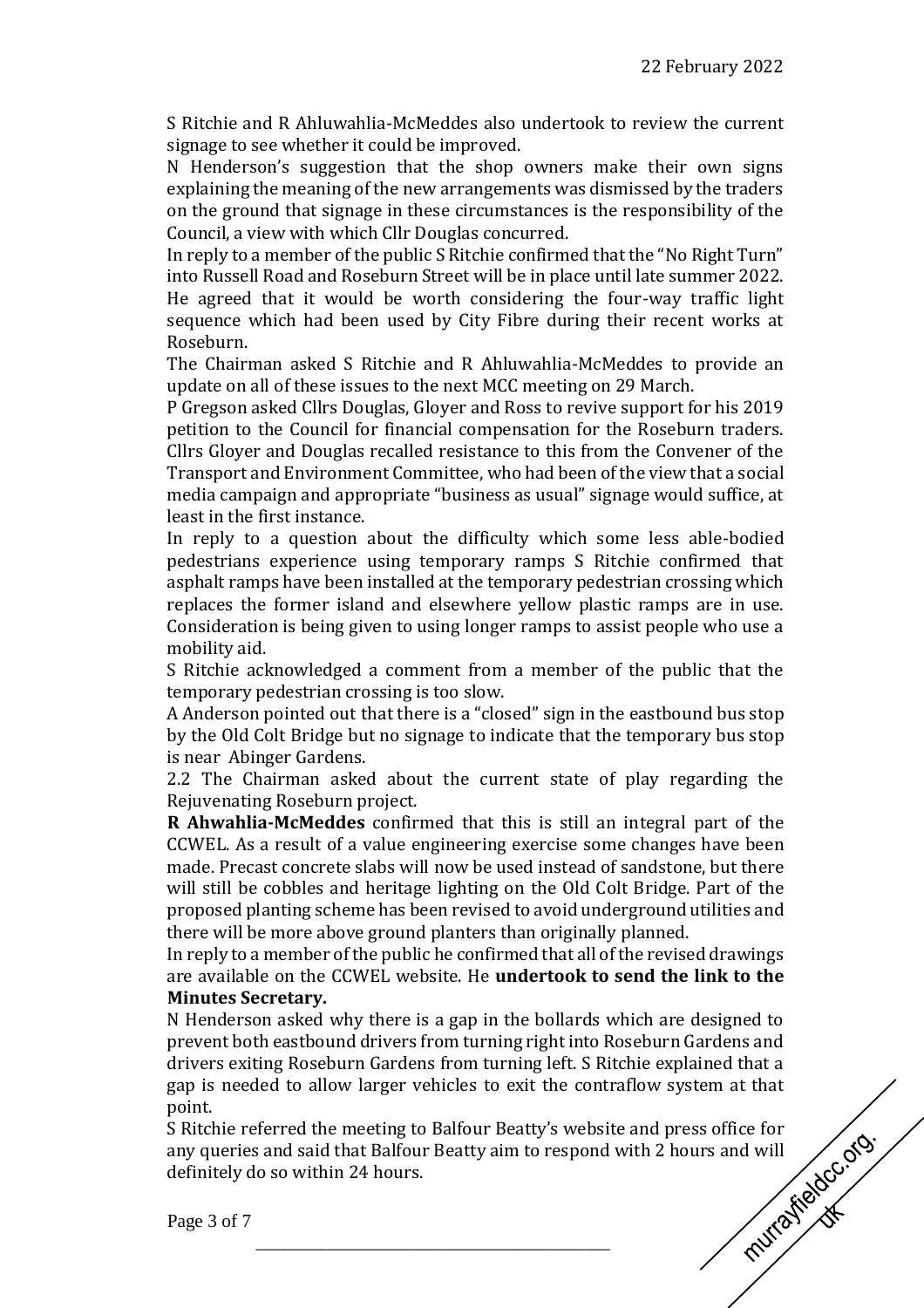3. Minutes of Ordinary Meeting held on 18 January 2022 and Matters Arising The Chairman addressed the following matters arising from the previous MCC meeting:-

3.1 Six Nations road closures - He hoped that the information on the road closures accompanying the Six Nations match on 5 February which MCC had posted on their website had proved useful. The information for the forthcoming match on 26 February would be posted as soon as it was received. 3.2 "No Right Turn"into Murrayfield Gardens – H Whaley reported that PC Sam Davison has been issuing tickets to drivers who ignore this sign. A member of the public suggested tying the prohibition to the times when the bus lane restrictions apply. **Cllr Ross undertook to ask the traffic officers to look at this.**

3.3 Parking at Murrayfield Court – N Henderson reported that she had received no response from AMA to her last communication about inconsiderate parking by their staff and others working on the Tor development. A resident of Murrayfield Court reported that she had met PC Davison, who had been helpful and had suggested contacting Cllr Douglas with a view to getting double yellow lines on one side of the street.She understood, and Cllr Douglas confirmed, that this could take a long time. Cllr Douglas asked her to forward her correspondence to him and Cllrs Gloyer and Ross.

3.4 Water of Leith Walkway closure – The Chairman expressed disappointment that no action had been taken to allow pedestrians whose progress was impeded by the closed footbridge behind the Britannia Hotel to leave the Walkway via the Hotel car park. D Dawson said that he understood from the Chair of the Water of Leith Trust that the Hotel own the land and are in discussion with CEC about this. Cllr Ross said he was not aware of any discussions. **The Chairman undertook to forward previous correspondence from the Council's Senior Natural Heritage Officer to Cllr Ross.**

The Chairman referred to the longstanding closure of the Walkway further down the river which was due to a landslip. Cllr Gloyer said she understood that CEC had reached agreement with the landowner and repair work was about to start. A Roseburn resident added that she thought the work was already under way and was due to be completed in March.

3.5 33 Roseburn Terrace – In the absence of J Forbes there was no update regarding the application for retrospective planning permission for a tiny flat. 3.6 MCC and Saughtonhall Community Association ("SCA") – D Dawson reported that he is invited to the next meeting of SCA in March and would find out more about the potential for a closer link with MCC. SCA normally holds a summer fete.

3.7 Hustings – The Chairman thought that the Edinburgh Association of Community Councils might do something about holding a hustings event before the CEC elections in May.

3.8 Christmas events at Roseburn – The Chairman confirmed that the applications for the necessary CEC permits have been made. applications for the necessary CEC permits have been made.

\_\_\_\_\_\_\_\_\_\_\_\_\_\_\_\_\_\_\_\_\_\_\_\_\_\_\_\_\_\_\_\_\_\_\_\_\_\_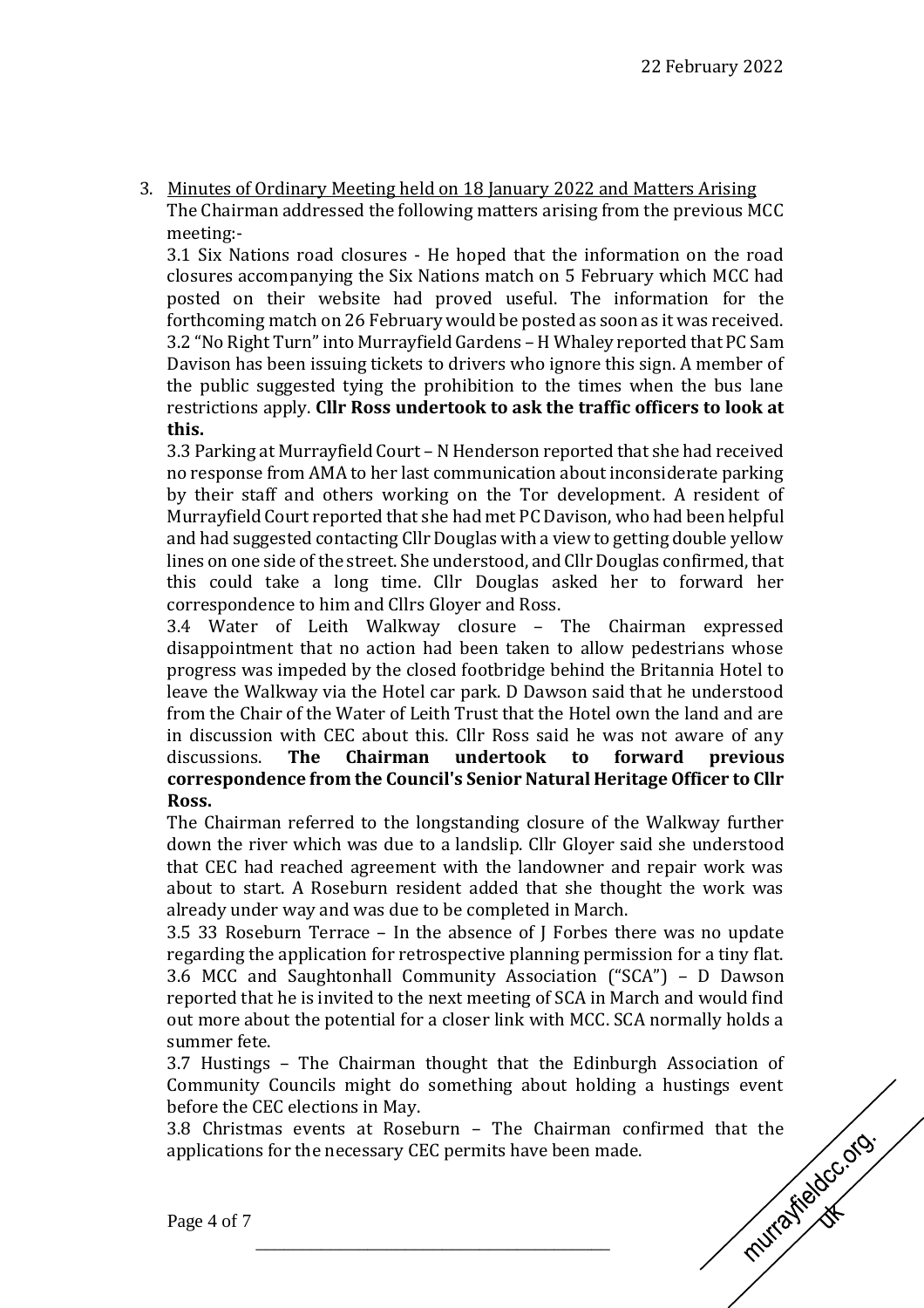The Minutes were approved. Prop: J McDonaugh, Sec: J Yellowlees.

4. Councillors' Reports

4.1 Roseburn Terrace pavement repairs – The Chairman acknowledged that repair of the pavements damaged by the recent City Fibre works has been superseded by the CCWEL works.

4.2 Henderland Road pavement – Cllr Ross reported that the CEC Officer in charge is still discussing the damage caused by tree roots with the Parks team. 4.3 Low Emission Zone - Cllr Ross suggested that the Chairman contact Steve Kerr, the Chair of Corstorphine Community Council, to discuss a joint response to the consultation which closes on 1 March 2022.

## 5. Abinger Gardens issues

The Chairman reported that the new co-ordinator of Abinger Gardens Residents' Association had advised him that the trees and boundary wall have both been surveyed. 16 trees have been identified as requiring to be felled. The boundary stone wall is generally in good condition but requires some work including new coping stones and additional weep holes at the east end of the wall. The work on the wall will be carried out once the tree felling, which is scheduled for 8 and 9 March, has been completed.

N Henderson asked whether the bus lane would be closed during the tree felling. She pointed out that this would exacerbate the problems caused by the CCWEL works at Roseburn. Cllr Gloyer replied that a road occupation permit will be required and the permit holder will be required to take into account the road conditions at the time. **The Chairman undertook to raise this point with the co-ordinator.**

In their email exchange prior to the meeting the co-ordinator had raised with the Chairman the increase in "rat running" eastwards along Abinger Gardens which he had observed since the start of the CCWEL works. The Chairman reported that he had raised this issue with PC Davison and asked if he could carry out speed monitoring.

6. Other Roads and Traffic issues

6.1 Ellersly and Kinellan Roads – The Chairman advised that Rob Cormie had received an update from Andrew Easson at CEC but there had been no material change. He asked the three Councillors to continue their efforts to support MCC's push for safety measures.

6.2 Trams – The Chairman referred to the fact that the tram service now terminates at the West End pending completion of the Leith Walk extension of the tramline.

7. Planning and Licensing

The Chairman relayed the report which J Forbes had provided by email prior to the meeting as follows:-

9 Kinellan Road - No change. Application 21/05580/FUL for development of 14 homes is still "awaiting consideration"; no new documents have yet been<br>filed.<br>37 Corstorphine Road - A report has now issued from the Reporter to the<br>Scottish Ministers, but is not available on the DPEA portal and it i filed.

37 Corstorphine Road - A report has now issued from the Reporter to the Scottish Ministers, but is not available on the DPEA portal and it is not

\_\_\_\_\_\_\_\_\_\_\_\_\_\_\_\_\_\_\_\_\_\_\_\_\_\_\_\_\_\_\_\_\_\_\_\_\_\_

Page 5 of 7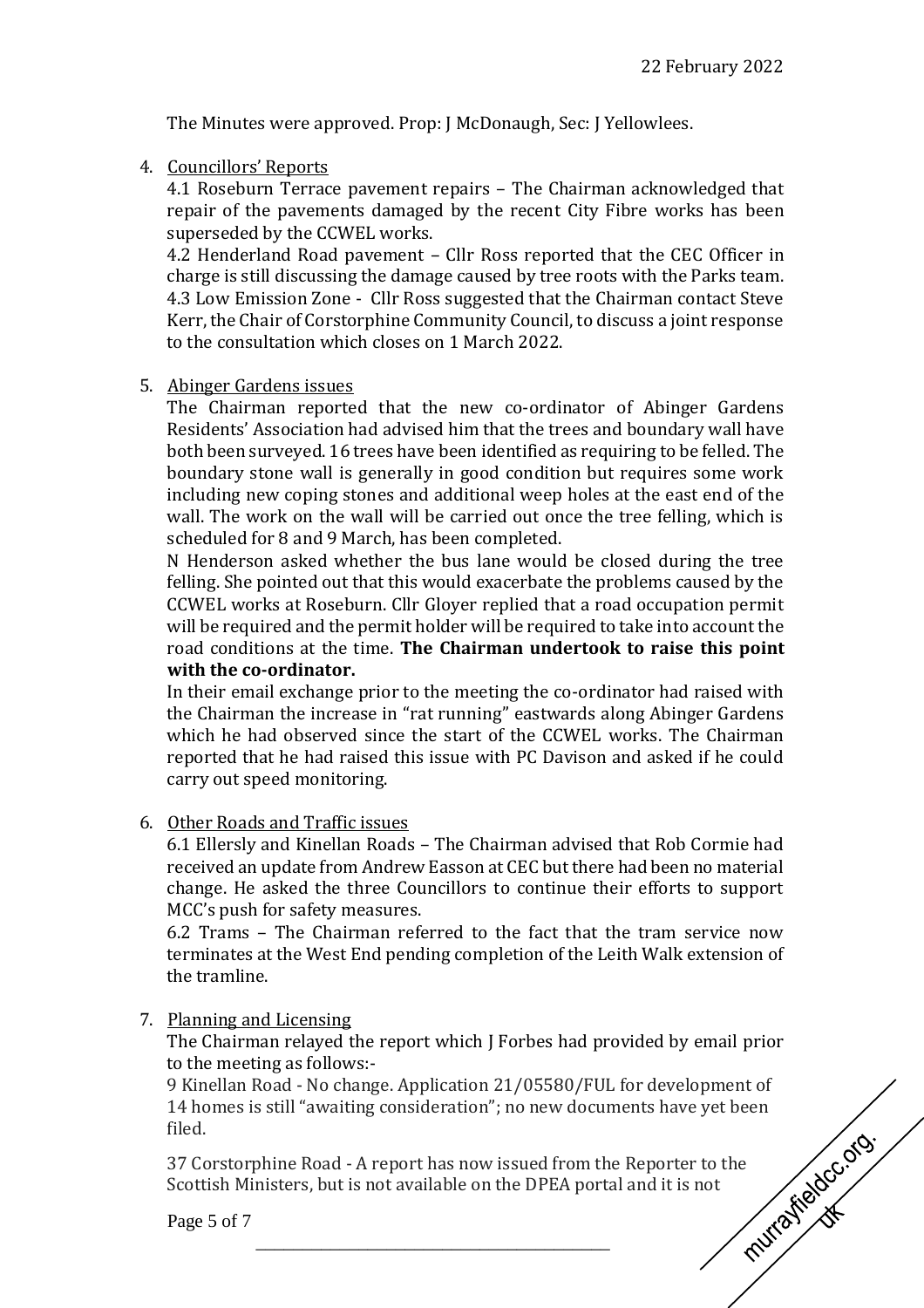possible to determine whether the recommendation is to allow or refuse consent to the proposed 20-flat development. J McDonaugh confirmed that he had no further information.

65 Ravelston Dykes Road - MCC's demand for a full tree report including replacement planting proposals has been accepted. The tree report submitted on 26 January 2022 provides all the necessary information and should allay MCC's concerns. 21/03298/FUL and parallel LBC applications are still "awaiting decision"; no further action by MCC is envisaged.

9 and 11 Corstorphine Road - Parallel, virtually identical applications 22/00338/FUL and 22/00339/FUL have been filed, proposing to convert the pair of existing Victorian vernacular 1.5-storey cottages to a 2.5-storey contemporary building. MCC has submitted objections to both applications, deploring the proposed destruction of a rare remnant of the Victorian village of Coltbridge.

37 Roseburn Street - A licence is being sought for a booking office for Private Hire transport. There is no reason for MCC to object.

8. Community Policing Report

The Chairman summarised the report which PC Sam Davison had emailed prior to the meeting as follows:-

8.1 There had been a number of thefts of catalytic converters from cars. PC Davison had provided a leaflet offering advice on preventing such thefts.

8.2 After the Calcutta Cup match two arrests had been made and one ticket for careless driving issued.

8.3 Since his last report there had been no housebreakings.

8.4 There had been two common assaults and one Police assault.

8.5 The Police support the Keep Safe Scheme which works with businesses and community buildings to provide a network of safe spaces (shops, cafes etc). It has been designed with disabled people but is open to anyone who feels vulnerable at any time.

## 9. Friends of Roseburn Park update

B Knowles reported as follows:\_

9.1 The Friends of Roseburn Park would be meeting the following evening to decide about the award of the contract for the conversion of the toilet block to a café.

9.2 The artificial cricket wicket will be repaired in March.

9.3 Work continues on the planters

J McDonaugh added that the DAFS Cricket Club have plans to increase the size of the practice nets opposite the Armoury.

10. Treasurer's Report

The Treasurer reported that there had been no financial activity in January. £330 had been spent in February leaving a closing balance of £1700.

The Chairman confirmed that the brass plaque commemorating two sculptors<br>has been installed at Ravelston Elms in Murrayfield Road. He added that Listed<br>Building consent has been sought for a plaque commemorating the Coltbr has been installed at Ravelston Elms in Murrayfield Road. He added that Listed Building consent has been sought for a plaque commemorating the Coltbridge horse drawn tram. He also referred to the stones at the Maltings marking

\_\_\_\_\_\_\_\_\_\_\_\_\_\_\_\_\_\_\_\_\_\_\_\_\_\_\_\_\_\_\_\_\_\_\_\_\_\_

Page 6 of 7